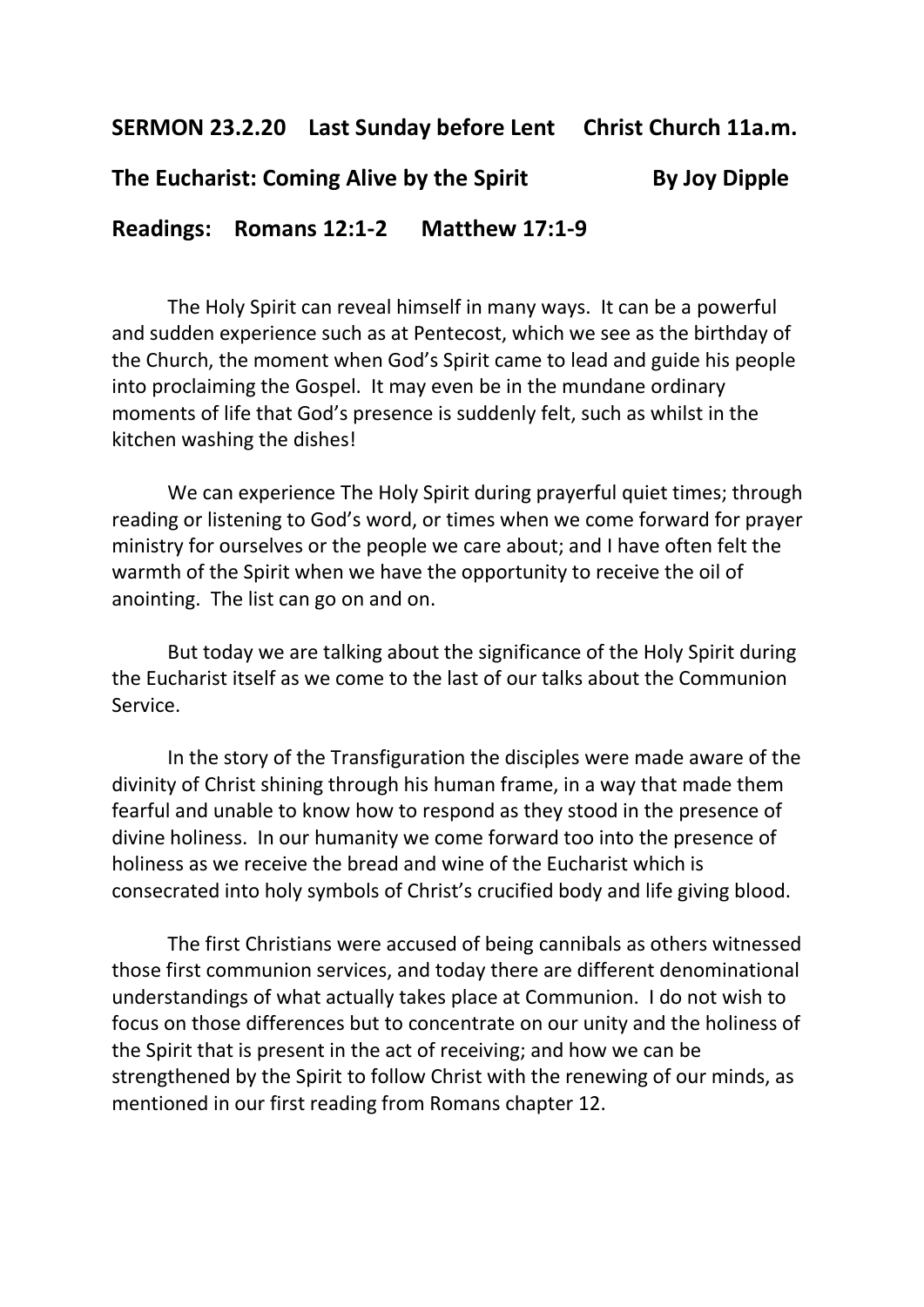There is always the danger of being unprepared, or undervaluing the importance of the Eucharist. St Paul, who scares me a little, had strong words to say in his first letter to the Corinthians, because they had become flippant in their meetings. Instead of unity there were divisions, and people were seeing the Eucharist as an opportunity to gorge themselves with food whilst others went hungry. Paul asks them to eat at home instead, and he advises them to examine themselves in their behaviour before taking Communion.

The church is for sinners, even if we are redeemed. It is the reason why we regularly confess our sins at the beginning of our services, and why we still admit that we are unworthy to even consume the crumbs from under the table, and have to rely on God's mercy and grace.

There is a need for examination and in our present communion booklet on page 6, if you wish to look at it with me, we see in the words of the Peace that if we are bringing our gift to the altar and we remember that our brother or sister has a grievance against us, we are to leave our gift and not make an offering of it till we have gone and made peace first. We share peace in an act of unity, not bearing a grudge with our fellow believers.

As has been said in an earlier talk, we no longer need to bring sacrifices to the altar table because Jesus has become the sacrifice we need, and as we consume the bread and wine we ourselves become living sacrifices, sharing in the body and blood of Christ, and offering ourselves anew into his service. It echoes today's reading in Romans where we are called to offer our bodies as living sacrifices, holy and pleasing to God, which is our spiritual worship.

If we turn to the top of page 8 we are told that in this sacrament God feeds his people and strengthens us in holiness, so that the family of humankind may come to walk in the light of one faith, in one communion of love.

It is an act of the Holy Spirit that we are strengthened to walk in the ways of Christ, and we become especially aware of God's love for all. We are enabled to love with the love God gives by his Spirit, a love for one another, our fellow believers, fellow sinners, who are also redeemed by God's mercy, a mercy given through the Crucifixion.

The Greek word Epiclesis describes the part of the Eucharistic prayer where the presence of the Holy Spirit is invoked, or called upon, to bless the